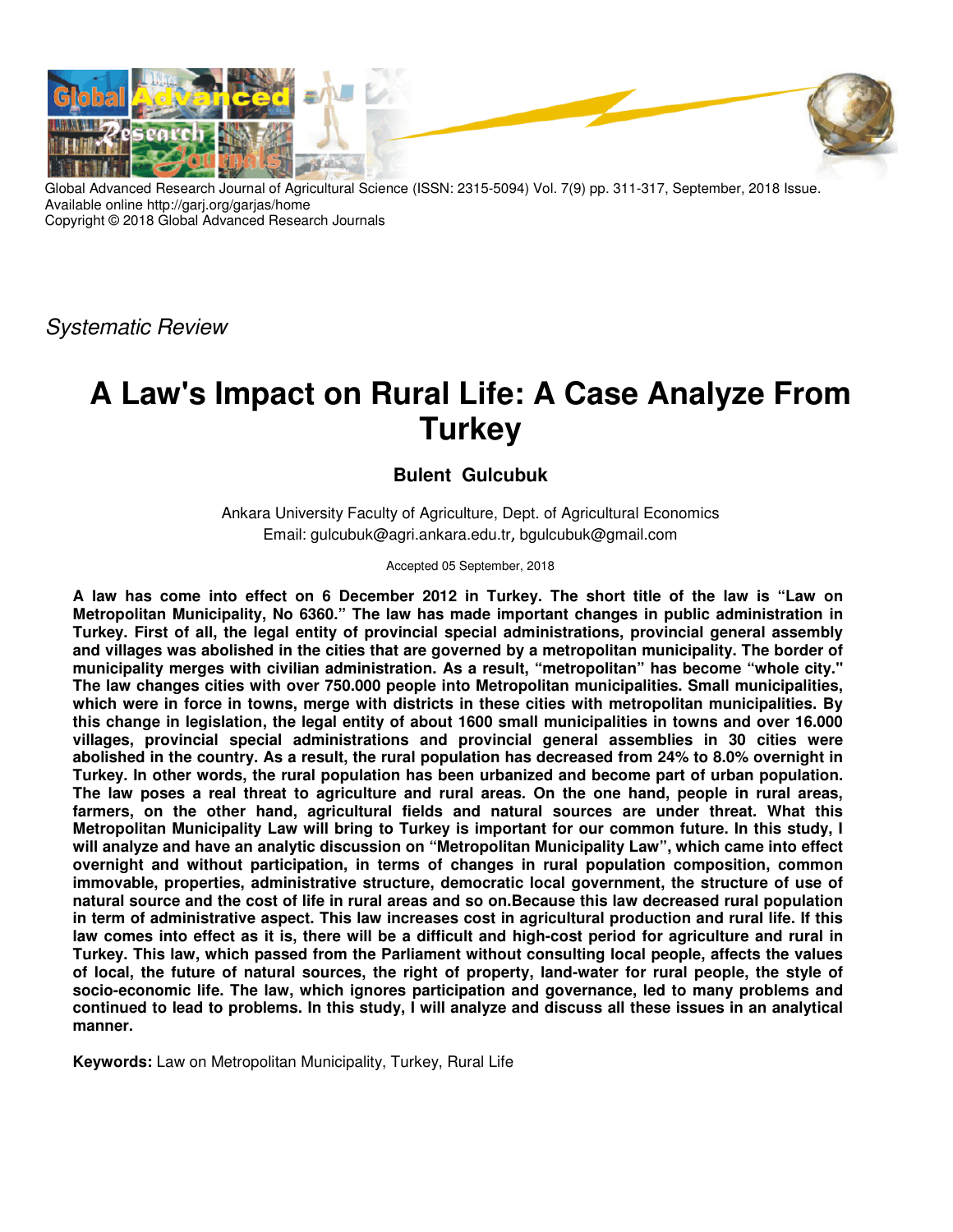# **1. INTRODUCTION**

Law, very important for future of agriculture and rural areas in Turkey, "Metropolitan Municipality Law" has been in effect for over two years. As known, Metropolitan Municipality Law has come into effect upon publication in Official Gazette dated 06.12.2012. The law which has and will have an effect on and shapes and will shape future of farmer and agriculture.The law came into effectwith the understanding of "Make it up as you go along" and not only local governments but also agriculture as well as rural area people were all caught unprepared. This approachis contrary to rationale and approach of a Law because the law has come into force without a social agreement,informing the society about this political change and those living in rural area and consulting people whose living places are changed. Particularly, those living in rural areas, the farmers whose future will be shaped by the Law have not been informed about the Metropolitan Municipality Law as required and those living in rural areas and engaged in agricultural activities cannot even predict what the Law will bring about them yet. In fact, the Law has so many gaps that will influence directly or indirectly almost minimum half of the population.

Such an important Law hardly finds a place in agenda of Turkey. And after this law has come into effect, the following expectation occurred "what kind of new legislations we can adopt to keep the rural areas under control." Metropolitan Municipality Law is a rural issue, shapesand will shape the future of the rural area, farmers and agriculture yet there is an attempt to keep it out of agenda. The law has so many gaps that they will shape and has started to shape the future of rural areas. The full title of the Law is "Law numbered 6360 on Establishment of Metropolitan Municipalities in 13 Provinces (later 14 provinces) and Twenty-Six Districts and Amendments in Some Laws and Decrees in Force of Law".

Metropolitan Municipality Law numbered 6360 has been making essential changes in public administration. First of all, the legal entity of provincial special administrations, provincial general assembly and villages has been abolished in cities which were governed by a metropolitan municipality. The border of municipality merges with civilian administration. Thus, "Metropolitan" has become "whole city". Function of central government's representative, the governor to inspect has made debatable for sake the of so-called reinforcing local government. The Law changes cities with over 750.000 population into the status of Metropolitan city and establishes Metropolitan Municipality with the name of the said province. The town municipalities in such provinces were abolished and become a neighborhood of the district that they are part of it. Villages within the borders of Metropolitan Municipalities merged with districts in these cities. Moreover, villages and neighborhoods, if any, under population of 500 people were abolished, while it stipulates

that "no neighborhood can be established in residential areas with a population under 500." (R.G. 22.03.2013, No: 28595). Any villages or districts, which are in this category, have merged with the nearby living area and created a joint neighborhood. By this amendment in the legislation, the legal entity of about 1600 small municipalities in towns and over 16.000 villages, provincial special administrations and provincial general assemblies in 30 cities were abolished (on 30 March 2014). (www.resmigazete.gov.tr)

The Law has created two different views in society and politics. First, the law will bring holistic approach in service and thus municipality services will also be offered in rural areas. Second, upon the law, the agricultural lands will be transformed into urban lands, and new income generating fields will be created and uses of agricultural lands and immovable for purposes other than agriculture will occur, and in the next stage, rural area culture and village culture will disappear. This study discusses the law with respect to future of agricultural and rural areas and makes an analytical evaluation.

# **2. MATERIAL AND METHOD**

The main materials of this study, which is about Law No. 6360, are composed of data from 15 metropolitan municipalities by way of correspondence. This study analyzesthe Law No. 6360 with regard to the effects of agriculture and rural areas.The study, also, includes 30 Metropolitan Municipality Presidency questionnaire on the impact of the law has been submitted to demonstrate. In rural areas, with the law in this questionnaire, and the resulting changes in the agricultural structure information has been requested. 15 of them were by completing the questionnaire from 30 metropolitan municipalities. In the study, it presented to summarize the information obtained from this form.

## **3. WHY IS THE LAW IMPORTANT FOR AGRICULTURE AND RURAL AREAS?**

The world suffers from a steadily increasing food problematic. Various problems such as hunger, poverty, climate changes, migration, and the careless and unconscious use of natural sources, water conflict, etc. pose a threat to our future. The humankind is in a dilemma. Rich countries may find temporary solutions for themselves, wealthy families and individuals may think that they will overcome the problems but the problems to occur in future will be problems of all people, or all people will have responsibility. Enacted under such concerns, The Metropolitan Municipality Law also gives some hints for future. While talking about service integrity, living cost increase in rural areas, increasing agricultural production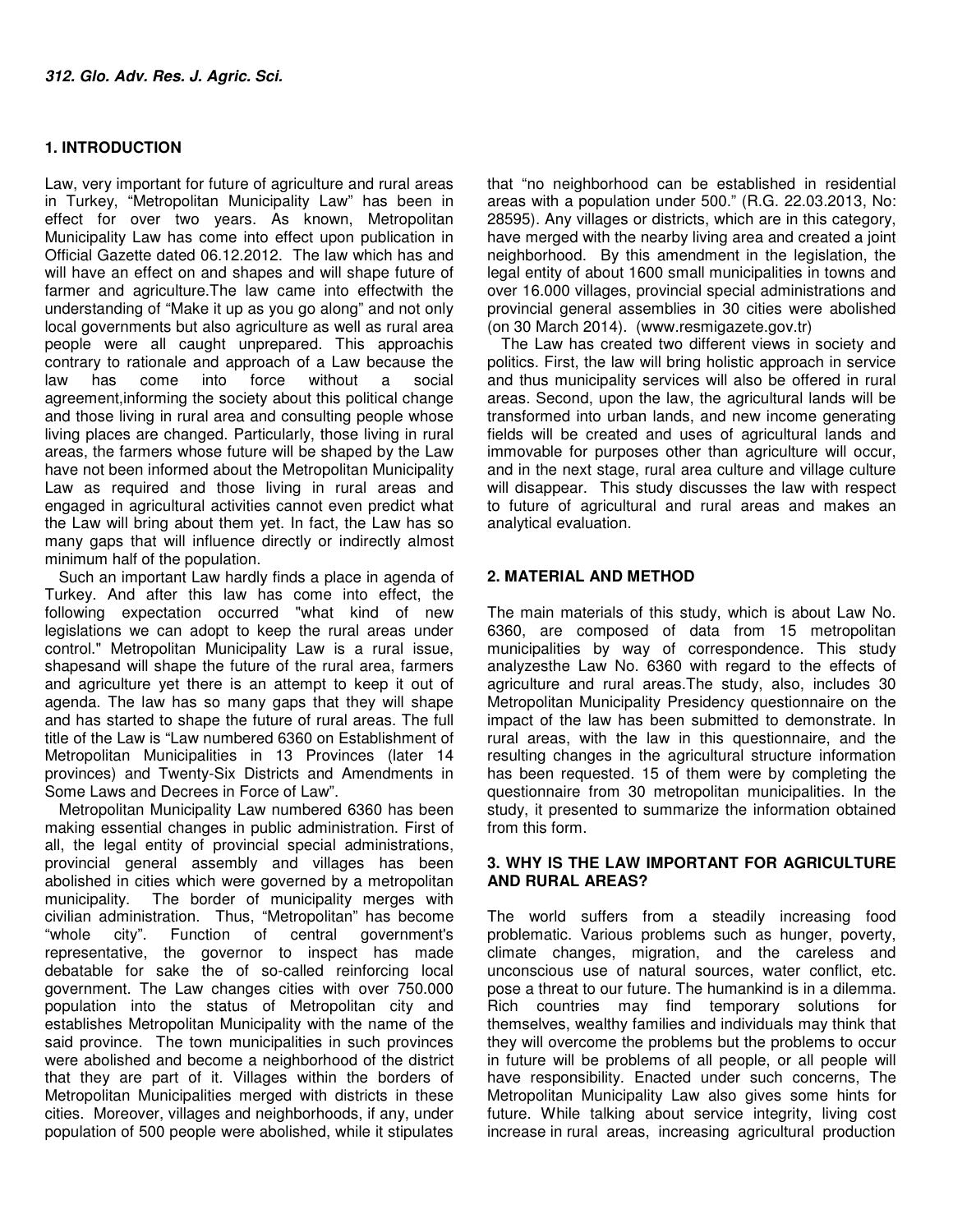cost has already felt in a destruction of natural sources particularly in coastline regions. The Law is irrelevant to its geography and neighborhood.What will happen to us, it asks with the concerns for the future in rural areas, regarding production and immovable properties, living cost, culture, sociological and economy-politics.

It will be better to emphasize the general importance of agriculture once again. Why is it important?

- For adequate, balanced and healthy nutrition,
- For best use of scarce sources,
- For stronger economy of our country.
- For fair income distribution,
- For development from bottom
- For national security,
- For crisis, disasters, food crisis,

• For creating more employment opportunities by use of less investment.

It is likely to say that agriculture is a real instrument of "insurance and safety" for the country when considered from these points of views. For better understanding the future it is essential to consider the law from this perspective.

Rural areas hosting agriculture is important for the protection of future. In other words, rural life and rural area are important for:

- Agricultural production and sustainability,
- Protection and existence of cultural background,

Pursuit of lives by individuals in a healthy and happy place where they are,

- Clean air, nature and healthy nutrition,
- To protectthe non-written cultural heritage,
- Possession and sustainable use of lands,
- avoiding loss of lands for profitability,
- building bridge connecting past and future,

The poor and middle class endeavoring for selfsufficiency.

All those agricultural and rural important aspects are threatened by Metropolitan Municipality Law now. The people in the rural areas, the farmers as well as lands and natural sources are all under threat. Hence, what the Metropolitan Municipality Law will bring is important for common future.

#### **4. THE CONSEQUENCES OF METROPOLITAN MUNICIPALITY LAW IN AGRICULTURAL AND RURAL LIFE**

The Law decreased rural population by over 50% overnight, in other words, urbanized the population. While 23,2% of the population was in rural areas in 2011, such rate fell to 8% by the end of 2014 after the Law. No doubt, this decrease is just because of an administrative

definition, and the rural area population remains in its place and continue to survive and produce. Now, has such decrease been good or bad for the rural population? Time will answer, but apparently, the quide in the village already gives some clues. It is also likely to conclude that we have been a country urbanized by Law. (Olgun and Gülçubuk, 2016).

The Metropolitan provinces having the biggest rural population in Turkey have now been Metropolitan cities. The populations in such provinces are no more called rural population. The villages and towns converted into neighborhood status are now at the stage of losing their tangible, intangible values such as their traditions, common use areas, cemeteries, fountains, etc.

The Law converted more than 16 thousand villages into neighborhood status and abolished hundreds of small town municipalities at once. How the services will be offered to such areas, how much service will be provided, how effective the distance will be in service supplies and access to service are all unknown... In fact, we would better to consider the matter with respect to agriculture and make fundamental conclusions.

• Electoral area of mayor of metropolitan municipality has become borders of civilian administration upon the Law numbered 6360. The term of first tier municipality in effect then now has been terminated completely and metropolitan and district municipalities have been clearly distinguished.

• Provincial special administrations in 30 provinces having metropolitan municipalities under Law numbered 6360 have been abolished. Any and all movable and immovable properties owned by Provincial special administrations, any all rights, receivables and payables of them will be shared among public entities by a commission to be formed for such purpose (Provisional Article 1).

Under the Law an entity called "Investment Monitoring and Coordination Centre (YİKM)" will be established in the provinces having metropolitan municipalities. Investment Monitoring and Coordination Centers were founded in districts of such provinces and in other provinces by virtue of decree adopted by Cabinet of Ministers. Supervision and management of Investment Monitoring and Coordination Center is carried out by governor's offices in provinces and districts. In other words, according to the law, Municipalities make investments and try to provide services but Civil Administration is responsible for supervision and management thereof. In such case, problems and disputes will arise between civil administrators, that is, Governors and the municipalities. Here the people will suffer from failures in services and investments (Ozan, 2014).

If the above article, that is, article 34 is to be analyzed again, according to the Law, the governor is empowered to intervene in case of any failures in investments and utilities carried out by public entities and organizations in the city. However, in such case firstly the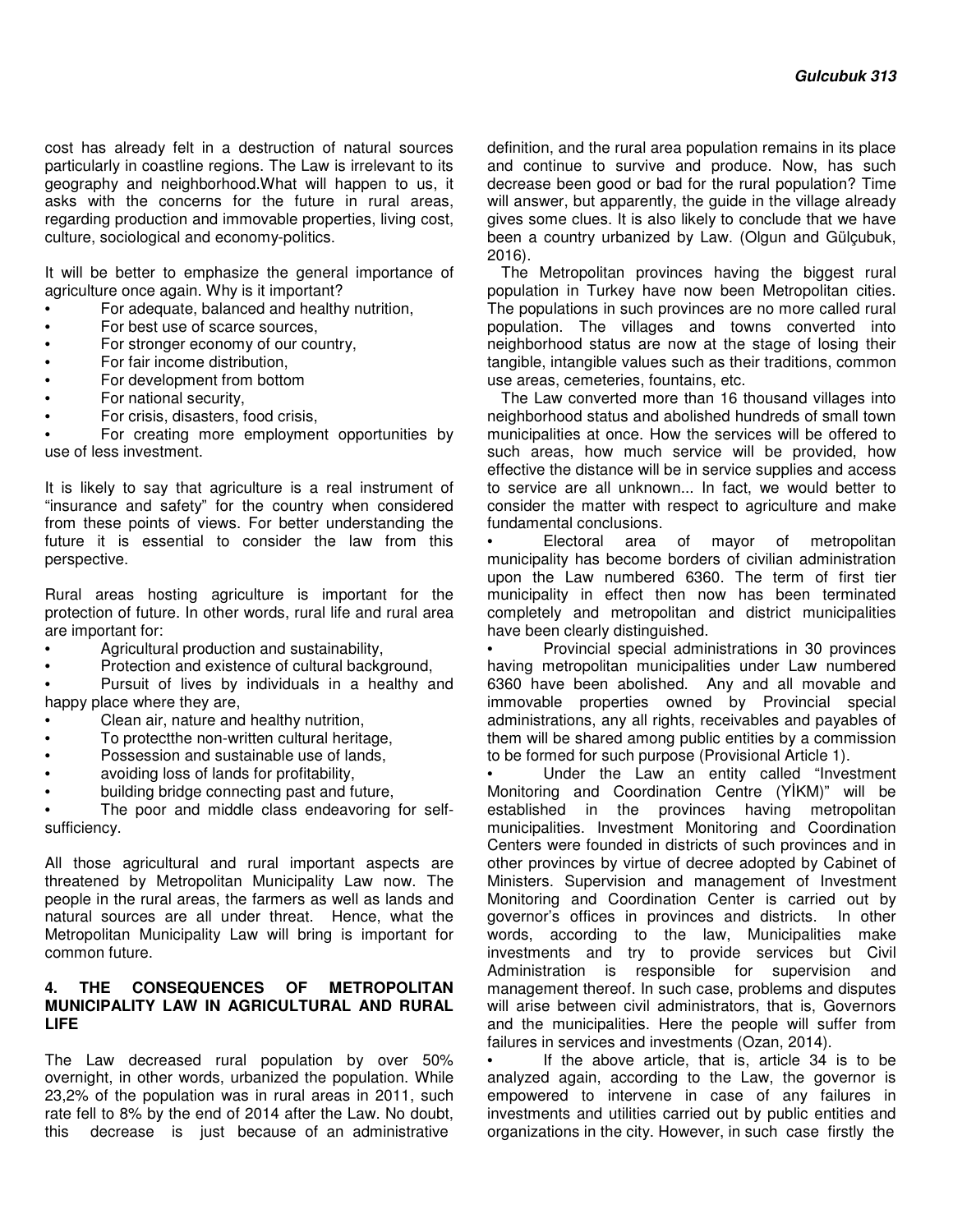governor or concerned ministry should discover that public health, peace and welfare and public order and safety is adversely affected by the situation. In case of discovery of such situation, the governor may require performance of the investment and services by other public entities and organizations in the city or request performance of the said service by investment monitoring and coordination committee. At this point impartiality of the civilian administration becomes important. Otherwise, big problems may arise between the elected ones and the appointed ones, and no doubt, it will be the people who suffer from such disputes.

• Those living in villages incorporated into Metropolitan Municipalities under Law encounter new expenditure items such as potable water, wastewater bill, "contribution, price" for infrastructure investments and similar costs etc. in time. Such costs will reach metropolitan area price levels in time (after 5 years of transition that is what is said) and heavier burdens will be imposed. That is, services in rural areas will be fixed based on metropolitan city prices. Poverty has already been chronic in rural areas and cost will increase with such approach of service supplies. In such case a new wave of migration from rural area to urban area may be encountered.

• The law has envisioned to abolish 559 municipalities in other cities due to falling of population under 2000 in addition to abolishment of municipalities in cities of metropolitan municipalities. In other words, the population is criterion for the provision. Such provision will cause big imbalances in terms of service supplies and participation of people in decision-making process. Indicators such as area, distance to central settlement areas, and access to service will be main factors.

• An important change in the law is about the income of local governments. Law numbered 6360 has amended the rates of income gained by metropolitan municipalities and provincial special administrations from the tax revenues. With the Law numbered 6360 the rate of metropolitan municipalities in tax revenues of general budget was decreased to 1,50% from 2,85% while the rate of provincial special administration was decreased to 0,5% from 1,15% and rate of district municipalities was increased to 4,5% from 2,50%. 90% of the portion of 4,5% allocated to metropolitan district municipalities will be distributed based on population while 10% based on the area. The balance between area and population has not been taken into account. 30% received by metropolitan municipality from metropolitan district municipalities has not been changed.

• According to article 3 of the Law, district municipalities or metropolitan municipalities if demanded by district municipalities perform or provide performance of architectural projects of traditional, cultural and architectural characteristics of the area as per improvement legislations or buildings of non-trade purpose

to be built in villages converted into neighborhood after abolishment of legal personality. What will be the criterion? Who will do it and how will the local texture and culture be protected? Or will a rich and countryside loving population be created in the places nearby centers in seashore areas? They have all brought uncertainty.

• The Law stipulates that the powers and functions pertaining to opening enterprise and having operation licenses for facilities on licensed fields for mine production activities and other activities based on them will be exercised by governor's office in the provinces where legal personality of provincial special administrations was abolished. This creates new pressures on the agricultural lands and leads to steadily increase in out of purpose use of agricultural lands. They create and have already started to create threats for future. In addition, while the district municipalities were authorized to construct parks, decide on expropriation or conduct development plans, now it is metropolitan municipality which is authorized to inspect or approve them. And this is the place where the attitudes of metropolitan cities become important.

• Article 7 of the Law reads as "Metropolitan and District municipalities may carry out any activities and services to support agriculture and livestock. The criterion for such activities and service is not clear. Will the criterion be expanded to cover fields of activities of faculties of Agriculture, Veterinary, Aquaculture etc.? How will the fields of activities of Ministry of Food, Agriculture and Livestock and municipalities be limited? it is not clear! Consequently, municipalities have started to engage in agricultural works when initial practices are considered. The advantages, disadvantages and the effects on other entities are all debatable.

• Article 11 of the Law stipulates as follows: "the incomes to be gained by municipalities in connection with car parks pursuant to development legislations shall be transferred to metropolitan municipality within 45 days from date of collection. Metropolitan municipalities shall use such incomes for acquisition of lands required for construction of car parks and construction of general and regional car parks in consideration of expropriation projects prepared based on approved plans and five-year development programs. Such incomes shall not be used for purposes other than those listed in this paragraph." These all mean that particularly car park incomes in coastline regions of the country become important for meeting fundamental requirements. Operation of such places can be granted to people outside the settlement place and the income gained therefrom may not be used for the settlement place. In such case not only alienation to immovable properties of your own but also social unrest may occur.

• Article 16 - The following paragraph is added to Article 12 of Law numbered 5393: "the rights, obligations and concessions granted to forest villages and forest villagers will remain in effect for the places converted into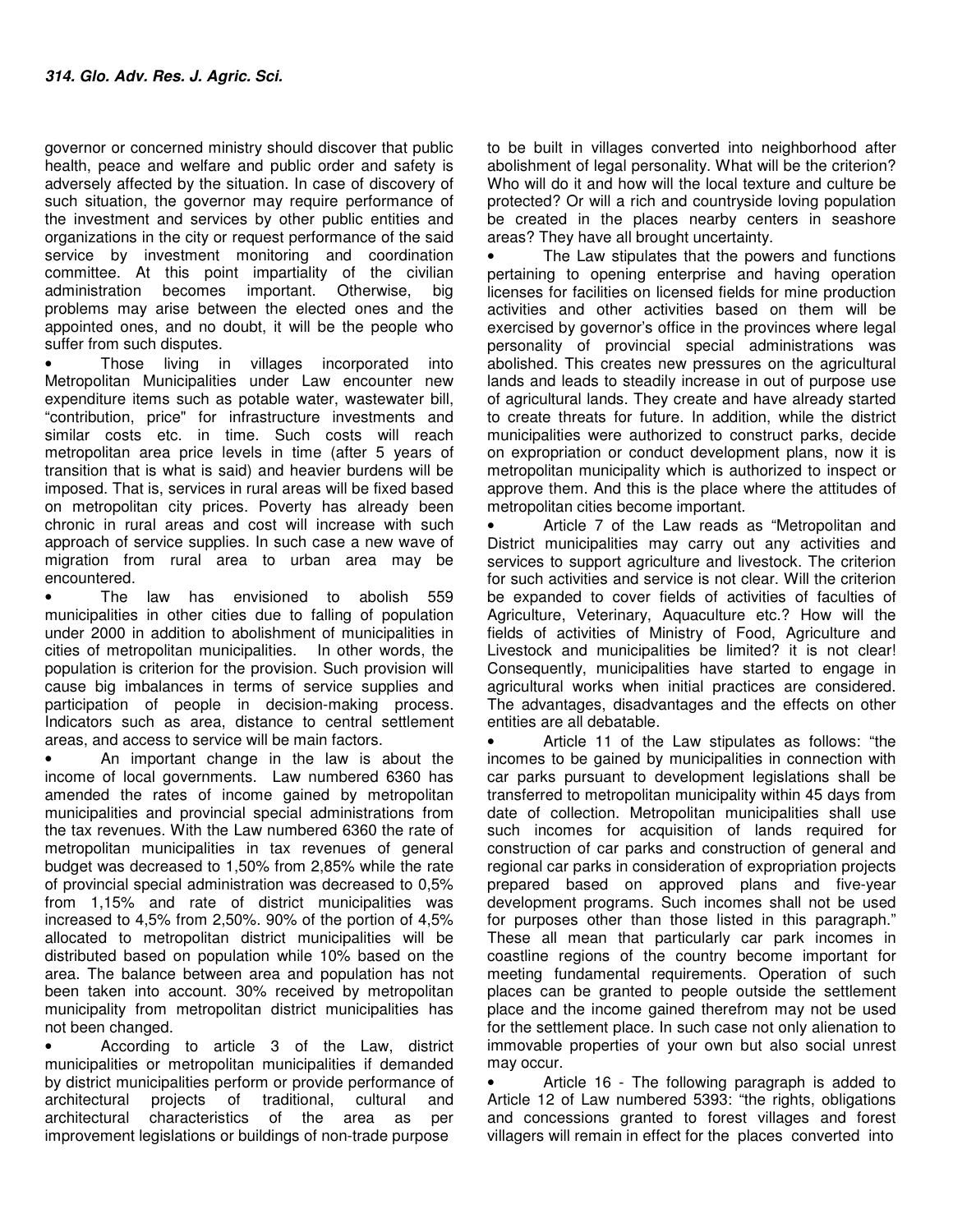neighborhood from forest village. The people of neighborhood converted into neighborhood from village by merger with municipality as well as those entitled to same rights, if any, will continue to benefit from places such as village common areas and meadows, summer pastures, winter living areas within framework of Meadows Law dated 25/2/1998 and numbered 4342." If a village is affiliated to, merges with another village, a district, then who will benefit from places such as meadows, grazing lands, winter living areas etc. and how will it be? In such case, it will be inevitable to have new disputes.

• The personnel, any and all immovable and movable properties, rights, receivables and payables of municipalities and villages which were abolished according to article 1 can be transferred to ministries, metropolitan municipalities, concerned organizations or district municipality as the case may be, pursuant to decisions to be taken by Commission. It can be concluded from this that dispute may occur between municipality and village converted into neighborhood at any times, and new disputes may occur in local areas and disputes in preference in use of immovable properties may occur. In this case, will again the strong ones win? This is the question that is asked now.

• The Law has an article reading as "...the money to be collected for potable and non-potable water in such places will be fixed sin such way that it will not be above 25% of the lowest tariff for 5-year. The provisions of this article will be applied in places of which village legal entity is abolished and converted into neighborhood as per provisional article 2 of Metropolitan Municipality Law dated 10.7.2004 and numbered 5216. "Payment of big prices will occur even before end of 5-year period. When it is considered that 75% of the water used in Turkey is used in agriculture, water will be a good income means for public but will bring a huge living cost for farmers and families living in rural areas. Even thinking of period after 5-year scares me… People have to pay for water in the garden, in the field, meadows and even at the city water supply prices. Municipalities will gain a water income in such places without any investments.

#### **5. Concerns about Agriculture and Rural Areas Caused By the Law**

The Law allows some room to create an opportunity for some applications, uses. The following considerations worry the rural areas and agriculture. The Law:

- May generate new income fields,
- May allow use of meadows for out of purpose,
- May create pressure on natural sources,

May cause increase in living cost in rural areas, which will force small farmers to migrate to cities and lose their lands,

May cause a new wave of migration from rural areas,

• May cause new cheap workforce for capital,

Will lead in conversion of rural area lands into urban lands and

• Inevitably opening the rural area lands for development.

• Now the land has become a capital saving instrument. However, it is not true for those living in the rural area but those desiring to convert the sources of the rural area into income.

These considerations and potential changes as well as changes in the status of living areas lead people to worry about their neighborhood, and threaten those living in rural area, those engaged in agriculture, those pursuing tracks of past in rural area. The matters mentioned up to this point contain general issues related to agriculture and rural areas. When considered overall, today and future of rural can be interpreted as follows.

First of all, the following matters should be discussed. The Law converts the Metropolitan Municipality fact into means of spreading central policies to the smallest units and makes it an effective instrument as a mechanism to establish the power of central government at local level. (Gülçubuk, 2015)

The Law stipulates an order ensuring government from one hand, ignoring differences in local and neglecting uniqueness there.

It wears out unique features, values of rural life.

The services to be carried out for villages under the Law will be at the bottom of the list after priorities of a city.

The majority part of the service area of municipality broadened by the Law abolishing urban-rural separation consists of agriculture lands, meadows, forest areas and ecologically sensitive regions which are not residential areas.

As rural planning is to cover agricultural production planning naturally, the land development legislation and planning practice will become inadequate and uncertain.

The Law has created room for converting productive agricultural lands that are required to be used for production into an urban area and into settlement lands.

Since the seaside areas and meadows in the focal target of opportunists will not be protected by legal persons anymore because the legal personalities of villages are abolished, they will be open for "out of purpose uses" and thus natural assets and rural life will be subject to destruction without care for ecosystem balance.

The Law will trigger a new wave of migration in Turkey. The rural people, whose production sources are limited and lifestyle has been intervened, will be forced to live under harsher conditions, to find job and accommodation in cities.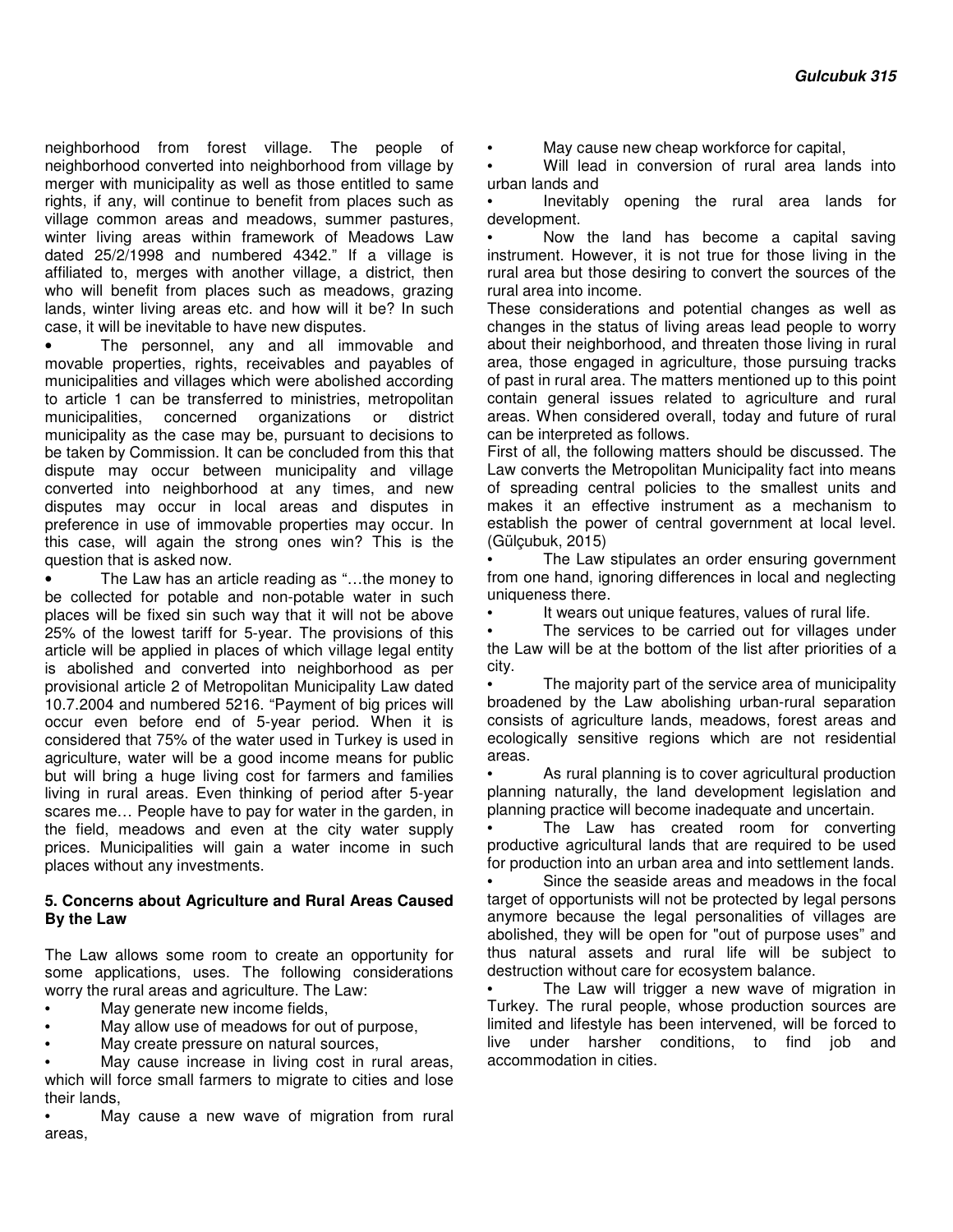# **6. OPINIONS ON THE LAW OF THE MUNICIPALITY WITH EMERGING CHANGES**

Some opinions are presented below in summary from the 15 Metropolitan Municipalities;

The purpose of non-agricultural land in some provinces after the law has been an increase in use.

The immovable property has been transferred to municipalities in the cemetery.

In some municipalities in agriculture and/or rural services directorates have been established. These are the services that they provide the infrastructure, superstructure than taking the form of support services is very small kind.

• Rural taken to the pricing of services is not a homogeneous application in question vary.

Some municipalities go to discriminatory practices against the district municipalities in the use of water resources.

There is no detailed information about the laws of the local people. In some provinces due to the costs incurred (irrigation fees, water fees, some taxes) appeared serious complaints.

• Injustice in income of district municipalities with revenues of Municipality leads to a serious lack of service delivery.

There are serious shortcomings in the efficiency of rural services is taken. Justice in the individual access of rural people in the city municipal services cannot be provided as it was.

## **DISCUSSION AND CONCLUSION**

The following findings may answer the question whether the Law is a threat or an opportunity for rural areas and agriculture;

The majority part of the service area of municipality broadened by the Law abolishing urban-rural separation consists of agriculture lands, meadows, forest areas and ecologically sensitive regions which are not residential areas.

As rural planning is to cover agricultural production planning naturally, the land development legislation and planning practice will become inadequate and uncertain. Ministry of Food, Agriculture, and Livestock should discuss and develop how the municipality will be effective on lands where agricultural activities are carried out, and the municipality has power of planning.

The Law opens room for converting productive agricultural lands that are required to beused for production into an urban area and into settlement lands.

Since the seaside areas and meadows in the focal target of opportunists will not be protected by legal persons anymore because the legal personalities of villages are abolished, they will be open for "out of purpose uses" and

thus natural assets and rural life will be subject to destruction without care for ecosystem balance.

At the stage we have reached, maps have changed, the population of rural areas has decreased while urban population has increased, a number of urban people living in rural areas as increased and a new rural area class has emerged in cities, and rural-urban areas were supposedly integrated.

This form of Law decreases the population of rural areas and increases agricultural production cost and living cost in rural areas.

A real local government understanding prioritizing public (with respect to Metropolitan Cities) may change the threats of the law into opportunities only if the following issues are taken into consideration by relevant organs and people.

The most important issue to be encountered by farmers in future will be irrigation and water prices. Regarding this issued the municipalities may price the water gradually. In other words, pricing based on domestic water, industrial water, agricultural irrigation water pricing can be applied and thus irrigation price can be collected from a farmer on the basis of minimum cost.

If local administrations conduct studies regarding the effective and efficient use of water, it will contribute to the farmer.

First of all, local administrations should not intervene immovable properties of rural areas and attempt to make arrangements allowing conversion of them into income generating means. In other words, local administrations should make commitments protect common possessions, immovable properties in villages and towns converted into neighborhood such as meadows, grazing lands, etc. so that municipalities will not intervene, and also they will remain for the use of public.Also, the rights, which are under the protection of the law will not be abused not will be violated under the name of local interests.

• Contributions reducing the cost to small producers can be provided by local authorities. Cooperatives can be supported by local authorities. Sales places can be formed for farmers to sell their products.

Market areas, product development training, and opportunities can be provided for women in rural areas engaged in agricultural activities.

• Training courses can be provided by municipalities for the youth in rural areas, and out of agricultural employment areas can be generated by local authorities.

• Initiatives, such as packaging and marketing etc., to increase value added of products produced in rural areas can be conducted by people.

Regular infrastructure services can be provided by municipalities to rural areas.

Local administrations can make contributions to transport.